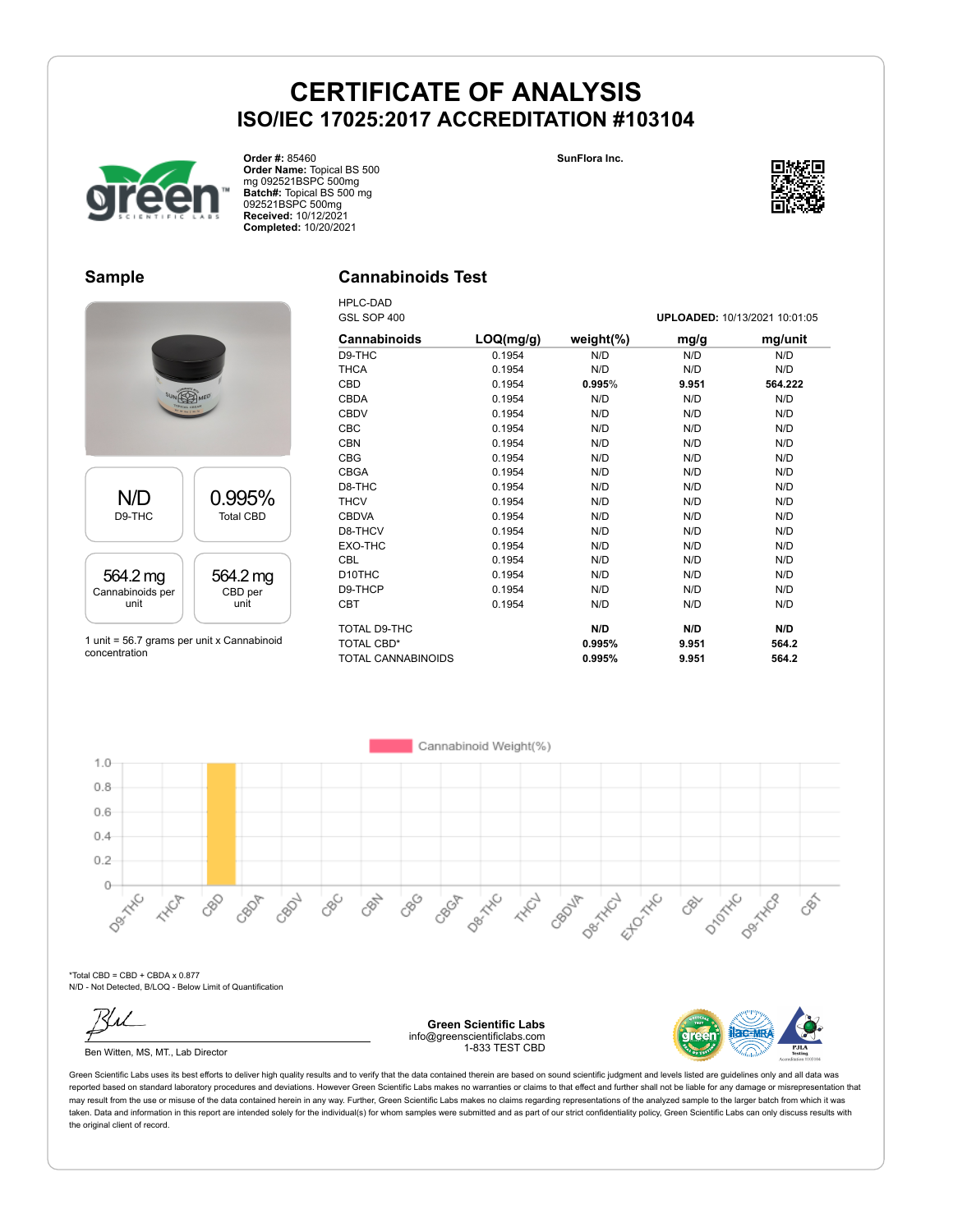GSL SOP 404

**Uploaded:** 10/13/2021 16:43:56



**Order #:** 85460 **Order Name:** Topical BS 500 mg 092521BSPC 500mg **Batch#:** Topical BS 500 mg 092521BSPC 500mg **Received:** 10/12/2021 **Completed:** 10/20/2021

**SunFlora Inc.**



### **TERPENES: TOTAL (0.332%)**

GC-FID

| Terpene                    | Results (%) | LOQ (%) | $LOD$ $(\%)$ |
|----------------------------|-------------|---------|--------------|
| 3-CARENE                   | N/D         | 0.003%  | 0.001%       |
| A-BISABOLOL                | N/D         | 0.003%  | 0.001%       |
| A-CEDRENE                  | N/D         | 0.003%  | 0.001%       |
| A-HUMULENE                 | N/D         | 0.003%  | 0.001%       |
| A-PINENE                   | 0.004%      | 0.003%  | 0.001%       |
| A-TERPINENE                | N/D         | 0.003%  | 0.001%       |
| <b>B-MYRCENE</b>           | 0.003%      | 0.003%  | 0.001%       |
| <b>B-PINENE</b>            | 0.004%      | 0.003%  | 0.001%       |
| BORNEOL (MIX OF ISOMERS)   | N/D         | 0.003%  | 0.001%       |
| <b>CAMPHENE</b>            | N/D         | 0.003%  | 0.001%       |
| CAMPHOR (MIX OF ISOMERS)   | N/D         | 0.003%  | 0.001%       |
| <b>CARYOPHYLLENE OXIDE</b> | B/LOQ       | 0.003%  | 0.001%       |
| <b>CEDROL</b>              | N/D         | 0.003%  | 0.001%       |
| CIS-NEROLIDOL              | N/D         | 0.003%  | 0.001%       |
| CIS-OCIMENE                | N/D         | 0.003%  | 0.001%       |
| ENDO-FENCHYL ALCOHOL       | N/D         | 0.003%  | 0.001%       |
| <b>EUCALYPTOL</b>          | 0.030%      | 0.003%  | 0.001%       |
| FENCHONE (MIX OF ISOMERS)  | N/D         | 0.003%  | 0.001%       |
| <b>GAMMA-TERPINENE</b>     | B/LOQ       | 0.003%  | 0.001%       |

| Terpene                    | Results (%)  | LOQ (%) | $LOD$ $(\%)$ |
|----------------------------|--------------|---------|--------------|
| <b>GERANIOL</b>            | N/D          | 0.003%  | 0.001%       |
| <b>GERANYL ACETATE</b>     | N/D          | 0.003%  | 0.001%       |
| <b>GUAIOL</b>              | N/D          | 0.003%  | 0.001%       |
| HEXAHYDROTHYMOL            | 0.248%       | 0.003%  | 0.001%       |
| <b>ISOBORNEOL</b>          | N/D          | 0.003%  | 0.001%       |
| <b>ISOPULEGOL</b>          | N/D          | 0.003%  | 0.001%       |
| <b>LIMONENE</b>            | 0.012%       | 0.003%  | 0.001%       |
| LINALOOL                   | <b>B/LOQ</b> | 0.003%  | 0.001%       |
| NEROL                      | N/D          | 0.003%  | 0.001%       |
| P-MENTHA-1, 5-DIENE        | N/D          | 0.003%  | 0.001%       |
| PULEGONE (+)               | 0.009%       | 0.003%  | 0.001%       |
| <b>SABINENE HYDRATE</b>    | N/D          | 0.003%  | 0.001%       |
| TERPINEOL (MIX OF ISOMERS) | N/D          | 0.003%  | 0.001%       |
| <b>TERPINOLENE</b>         | N/D          | 0.003%  | 0.001%       |
| TRANS-CARYOPHYLLENE        | 0.018%       | 0.003%  | 0.001%       |
| TRANS-NEROLIDOL            | N/D          | 0.003%  | 0.001%       |
| TRANS-OCIMENE              | N/D          | 0.003%  | 0.001%       |
| VALENCENE                  | N/D          | 0.003%  | 0.001%       |

### **Top Terpenes Results:**



Ben Witten, MS, MT., Lab Director

**Green Scientific Labs** info@greenscientificlabs.com 1-833 TEST CBD

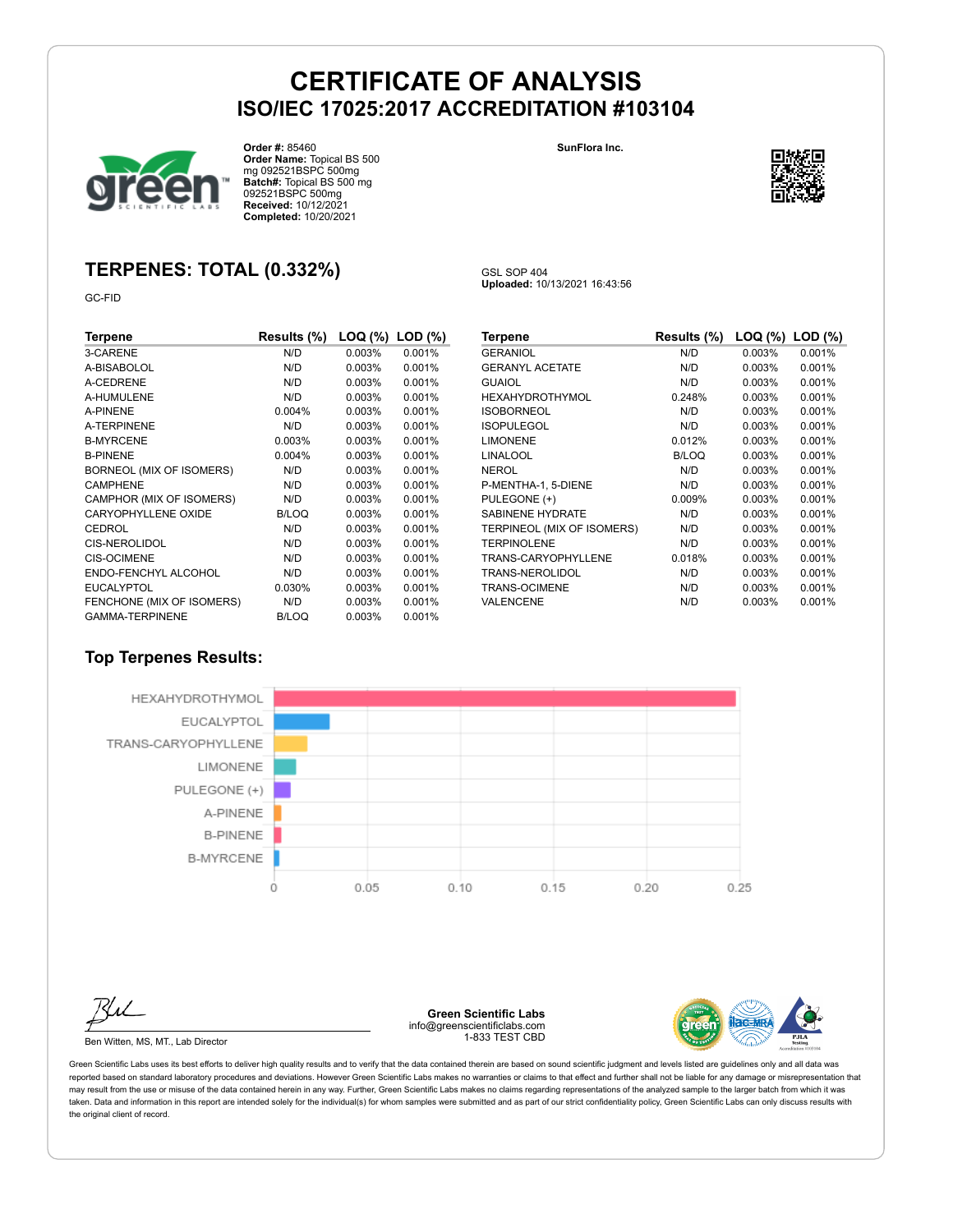

**Order #:** 85460 **Order Name:** Topical BS 500 mg 092521BSPC 500mg **Batch#:** Topical BS 500 mg 092521BSPC 500mg **Received:** 10/12/2021 **Completed:** 10/20/2021

**SunFlora Inc.**



**(ppm) (ppm) (ppm)**

### **PESTICIDE ANALYSIS:**

GC-MS/MS

GSL SOP 401 **PREPARED:** 10/12/2021 16:06:10 **UPLOADED:** 10/13/2021 17:00:45

**Pesticide Action Level Results LOQ LOD (ppm)**

CYFLUTHRIN 1.000 N/D 0.100 0.010 CYPERMETHRIN 1.000 N/D 0.100 0.010 PENTACHLORONITROBENZENE 0.200 N/D 0.100 0.010

| Pesticide           | <b>Action Level</b><br>(ppm) | Results<br>(ppm) | LOQ<br>(ppm) | LOD<br>(ppm) |
|---------------------|------------------------------|------------------|--------------|--------------|
| <b>CAPTAN</b>       | 3.000                        | N/D              | 0.100        | 0.010        |
| CHLORDANE           | 0.100                        | N/D              | 0.100        | 0.010        |
| <b>CHLORFENAPYR</b> | 0.100                        | N/D              | 0.100        | 0.010        |
| <b>COUMAPHOS</b>    | 0.100                        | N/D              | 0.100        | 0.010        |
| LC-MS/MS            |                              |                  |              |              |

| <b>Pesticide</b>                      | <b>Action Level</b><br>(ppm) | <b>Results</b><br>(ppm) | LOQ<br>(ppm) | <b>LOD</b><br>(ppm) |
|---------------------------------------|------------------------------|-------------------------|--------------|---------------------|
| <b>ABAMECTIN B1A</b>                  | 0.300                        | N/D                     | 0.005        | 0.005               |
| <b>ACEPHATE</b>                       | 3.000                        | N/D                     | 0.005        | 0.001               |
| <b>ACEQUINOCYL</b>                    | 2.000                        | N/D                     | 0.005        | 0.005               |
| <b>ACETAMIPRID</b>                    | 3.000                        | N/D                     | 0.005        | 0.005               |
| <b>ALDICARB</b>                       | 0.100                        | N/D                     | 0.005        | 0.005               |
| <b>AZOXYSTROBIN</b>                   | 3.000                        | N/D                     | 0.005        | 0.001               |
| <b>BIFENAZATE</b>                     | 3.000                        | N/D                     | 0.005        | 0.001               |
| <b>BIFENTHRIN</b>                     | 0.500                        | N/D                     | 0.005        | 0.005               |
| <b>BOSCALID</b>                       | 3.000                        | N/D                     | 0.005        | 0.005               |
| <b>CARBARYL</b>                       | 0.500                        | N/D                     | 0.005        | 0.001               |
| <b>CARBOFURAN</b>                     | 0.100                        | N/D                     | 0.005        | 0.001               |
| <b>CHLORANTRANILIPROLE</b>            | 3.000                        | N/D                     | 0.005        | 0.005               |
| <b>CHLORMEQUAT</b><br><b>CHLORIDE</b> | 3.000                        | N/D                     | 0.250        | 0.100               |
| <b>CHLORPYRIFOS</b>                   | 0.100                        | N/D                     | 0.005        | 0.005               |
| <b>CLOFENTEZINE</b>                   | 0.500                        | N/D                     | 0.005        | 0.005               |
| <b>DAMINOZIDE</b>                     | 0.100                        | 0.026                   | 0.005        | 0.001               |
| <b>DIAZINON</b>                       | 0.200                        | N/D                     | 0.005        | 0.005               |
| <b>DICHLORVOS</b>                     | 0.100                        | N/D                     | 0.005        | 0.001               |
| <b>DIMETHOATE</b>                     | 0.100                        | N/D                     | 0.005        | 0.001               |
| <b>DIMETHOMORPH</b>                   | 3.000                        | N/D                     | 0.005        | 0.001               |
| <b>ETHOPROPHOS</b>                    | 0.100                        | N/D                     | 0.005        | 0.001               |
| <b>ETOFENPROX</b>                     | 0.100                        | N/D                     | 0.005        | 0.005               |
| <b>ETOXAZOLE</b>                      | 1.500                        | N/D                     | 0.050        | 0.005               |
| <b>FENHEXAMID</b>                     | 3.000                        | N/D                     | 0.005        | 0.001               |
| <b>FENOXYCARB</b>                     | 0.100                        | N/D                     | 0.005        | 0.005               |
| <b>FENPYROXIMATE</b>                  | 2.000                        | N/D                     | 0.005        | 0.005               |
| <b>FIPRONIL</b>                       | 0.100                        | N/D                     | 0.005        | 0.005               |
| <b>FLONICAMID</b>                     | 2.000                        | N/D                     | 0.025        | 0.005               |
| <b>FLUDIOXONIL</b>                    | 3.000                        | N/D                     | 0.005        | 0.005               |
| <b>HEXYTHIAZOX</b>                    | 2.000                        | N/D                     | 0.005        | 0.005               |

| <b>Pesticide</b>       | <b>Action Level</b><br>(ppm) | Results<br>(ppm) | LOQ<br>(ppm) | LOD<br>(ppm) |
|------------------------|------------------------------|------------------|--------------|--------------|
| <b>IMAZALIL</b>        | 0.100                        | N/D              | 0.005        | 0.001        |
| <b>IMIDACLOPRID</b>    | 3.000                        | N/D              | 0.005        | 0.001        |
| <b>KRESOXIM-METHYL</b> | 1.000                        | N/D              | 0.005        | 0.005        |
| <b>MALATHION</b>       | 2.000                        | N/D              | 0.005        | 0.001        |
| METALAXYL              | 3.000                        | N/D              | 0.005        | 0.001        |
| <b>METHIOCARB</b>      | 0.100                        | N/D              | 0.005        | 0.001        |
| <b>METHOMYL</b>        | 0.100                        | N/D              | 0.005        | 0.001        |
| <b>MEVINPHOS</b>       | 0.100                        | N/D              | 0.005        | 0.001        |
| <b>MYCLOBUTANIL</b>    | 3.000                        | N/D              | 0.005        | 0.005        |
| <b>NALED</b>           | 0.500                        | N/D              | 0.005        | 0.001        |
| OXAMYL                 | 0.500                        | N/D              | 0.005        | 0.001        |
| <b>PACLOBUTRAZOL</b>   | 0.100                        | N/D              | 0.005        | 0.005        |
| <b>PERMETHRINS</b>     | 1.000                        | N/D              | 0.005        | 0.005        |
| <b>PHOSMET</b>         | 0.200                        | N/D              | 0.005        | 0.001        |
| <b>PIPERONYL</b>       | 3.000                        | N/D              | 0.005        | 0.005        |
| <b>BUTOXIDE</b>        |                              |                  |              |              |
| <b>PRALLETHRIN</b>     | 0.400                        | N/D              | 0.005        | 0.005        |
| <b>PROPICONAZOLE</b>   | 1.000                        | N/D              | 0.010        | 0.005        |
| <b>PROPOXUR</b>        | 0.100                        | N/D              | 0.005        | 0.001        |
| <b>PYRETHRINS</b>      | 1.000                        | N/D              | 0.005        | 0.001        |
| <b>PYRIDABEN</b>       | 3.000                        | N/D              | 0.005        | 0.005        |
| <b>SPINETORAM</b>      | 3.000                        | N/D              | 0.005        | 0.005        |
| SPINOSAD               | 3.000                        | N/D              | 0.005        | 0.005        |
| <b>SPIROMESIFEN</b>    | 3.000                        | N/D              | 0.005        | 0.001        |
| SPIROTETRAMAT          | 3.000                        | N/D              | 0.005        | 0.005        |
| <b>SPIROXAMINE</b>     | 0.100                        | N/D              | 0.005        | 0.001        |
| <b>TEBUCONAZOLE</b>    | 1.000                        | N/D              | 0.005        | 0.001        |
| <b>THIACLOPRID</b>     | 0.100                        | N/D              | 0.005        | 0.001        |
| <b>THIAMETHOXAM</b>    | 1.000                        | N/D              | 0.005        | 0.001        |
| <b>TRIFLOXYSTROBIN</b> | 3.000                        | N/D              | 0.005        | 0.005        |

N/D = Not Detected, A/LOQ = Above LOQ Level, B/LOQ = Below LOQ Level, B/LOD = Below LOD Level



Ben Witten, MS, MT., Lab Director

**Green Scientific Labs** info@greenscientificlabs.com 1-833 TEST CBD

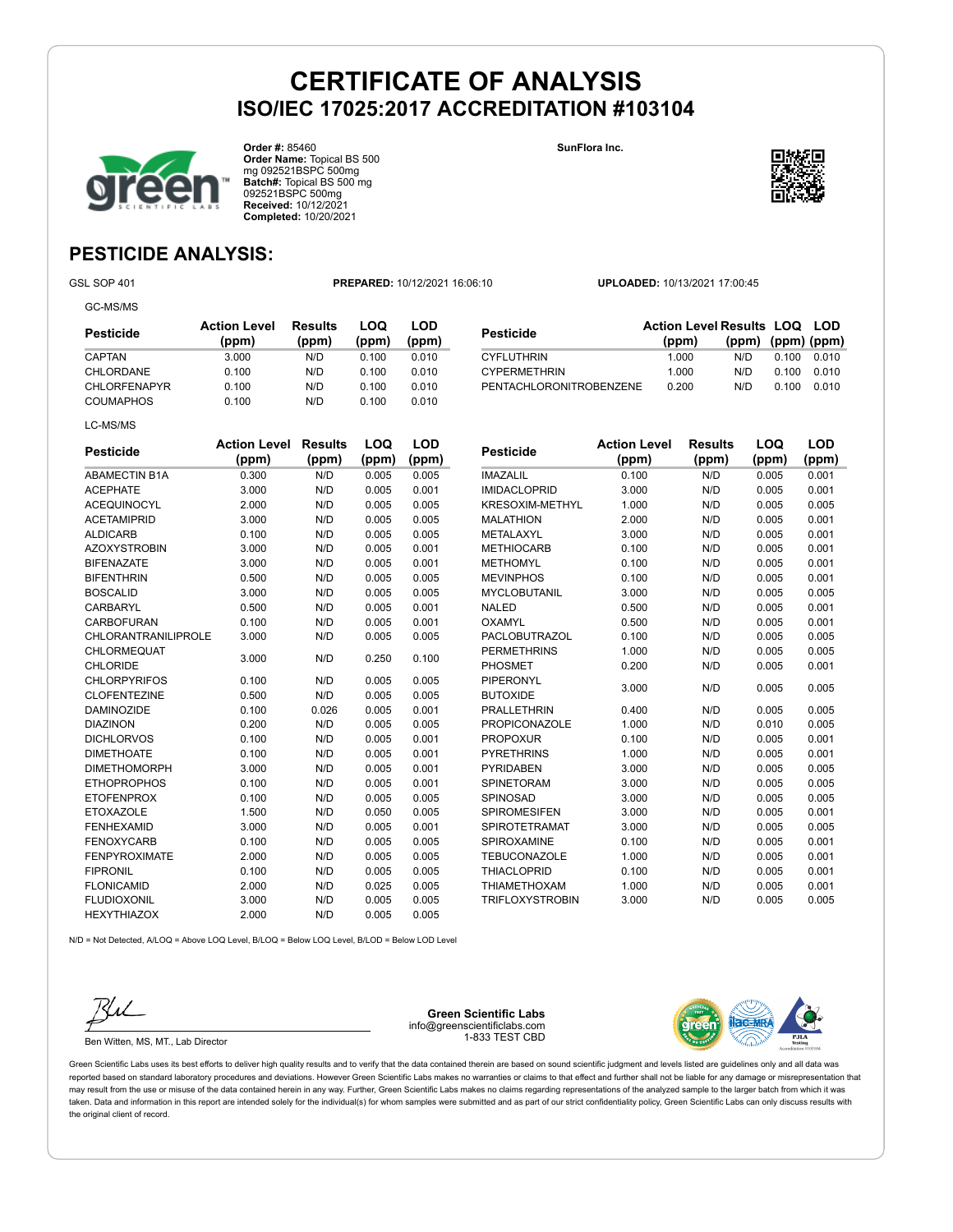

**Order #:** 85460 **Order Name:** Topical BS 500 mg 092521BSPC 500mg **Batch#:** Topical BS 500 mg 092521BSPC 500mg **Received:** 10/12/2021 **Completed:** 10/20/2021

**SunFlora Inc.**



### **RESIDUAL SOLVENTS:**

HS-GC-MS

GSL SOP 405

**Uploaded:** 10/13/2021 15:20:06

| <b>Residual Solvent</b>  | <b>Action Level (ppm)</b> | Results (ppm) | LOQ (ppm) | LOD (ppm) |
|--------------------------|---------------------------|---------------|-----------|-----------|
| 1,1-DICHLOROETHENE       | 8                         | N/D           | 0.63      | 0.6       |
| 1,2- DICHLOROETHANE      |                           | N/D           | 0.12      | 0.012     |
| 1,2-DICHLOROETHENE       | 5                         | N/D           | 0.73      | 0.09      |
| <b>ACETONE</b>           | 5,000                     | N/D           | 140       | 9         |
| <b>ACETONITRILE</b>      | 410                       | N/D           | 25        | 0.72      |
| <b>BENZENE</b>           |                           | N/D           |           | 0.6       |
| <b>BUTANE</b>            | 5,000                     | N/D           | 50        | 48        |
| <b>CHLOROFORM</b>        |                           | N/D           |           | 0.5       |
| <b>ETHANOL</b>           | 5,000                     | N/D           | 140       | 12        |
| ETHYL ACETATE            | 5,000                     | N/D           | 140       | 2.4       |
| ETHYL ETHER              | 5,000                     | N/D           | 140       | 6         |
| <b>ETHYLENE OXIDE</b>    |                           | N/D           | 2         | 0.6       |
| <b>ISOPROPYL ALCOHOL</b> | 5,000                     | N/D           | 140       | 3         |
| <b>METHANOL</b>          | 3,000                     | N/D           | 100       | 6         |
| METHYLENE CHLORIDE       | 125                       | N/D           | 1.5       | 1.5       |
| N-HEPTANE                | 5,000                     | N/D           | 140       | 6         |
| N-HEXANE                 | 290                       | N/D           | 18        | 0.06      |
| <b>PENTANE</b>           | 5,000                     | N/D           | 140       | 9         |
| <b>PROPANE</b>           | 5,000                     | N/D           | 30        | 30        |
| <b>TOLUENE</b>           | 890                       | N/D           | 53        | 0.9       |
| <b>TRICHLOROETHENE</b>   |                           | N/D           |           | 0.3       |
| <b>XYLENES</b>           | 150                       | N/D           | 130       | 1.8       |

Ku

Ben Witten, MS, MT., Lab Director

**Green Scientific Labs** info@greenscientificlabs.com 1-833 TEST CBD

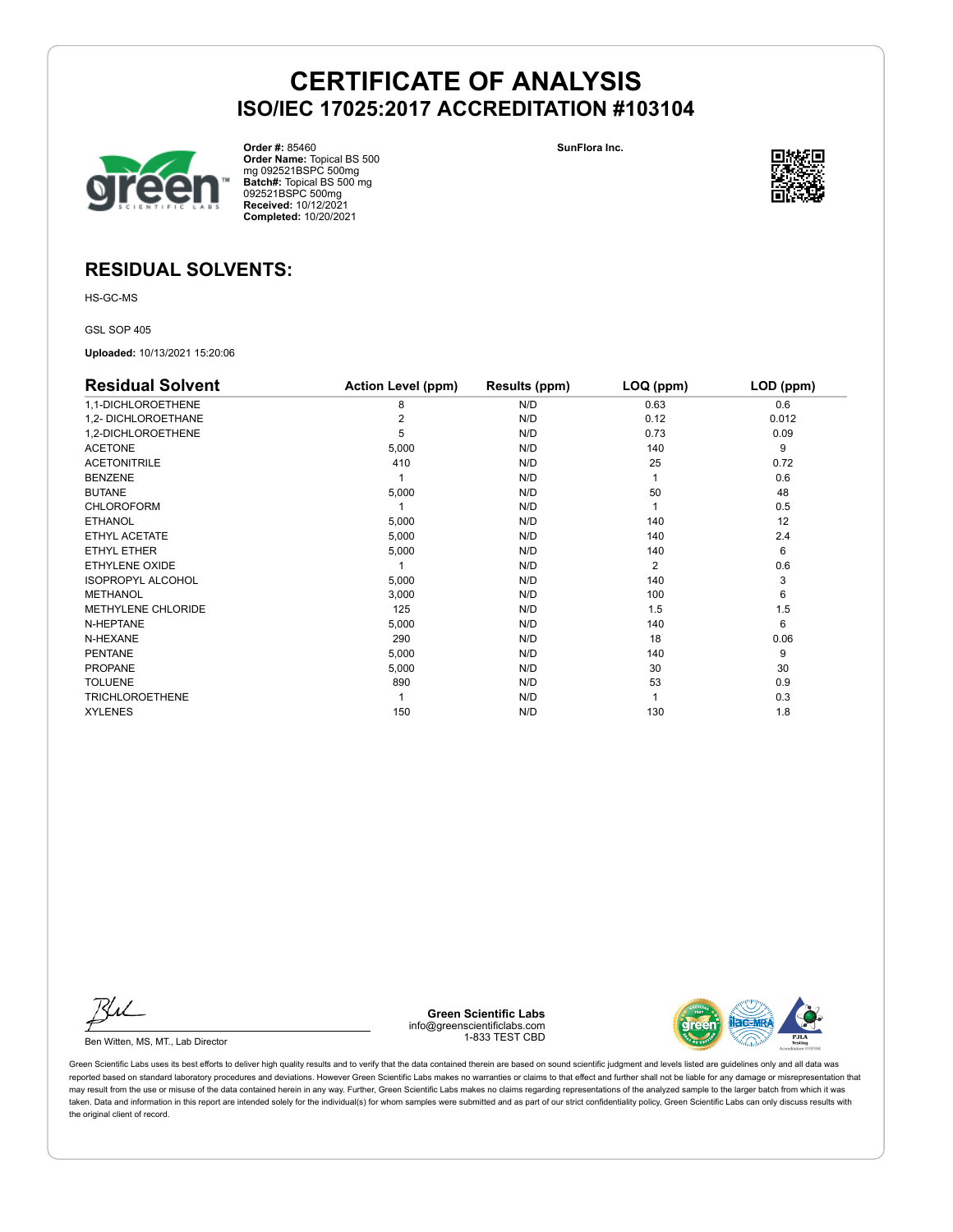

**Order #:** 85460 **Order Name:** Topical BS 500 mg 092521BSPC 500mg **Batch#:** Topical BS 500 mg 092521BSPC 500mg **Received:** 10/12/2021 **Completed:** 10/20/2021

**SunFlora Inc.**



**Microbial Analysis: Microbial Analysis** GSL SOP 406

**Uploaded:** 10/14/2021 16:31:03

### **MICROBIAL ANALYSIS:**

| Test                   | <b>SOP</b> | Test Method | <b>Device Used</b> | LOD.            | <b>Actual Result</b> |
|------------------------|------------|-------------|--------------------|-----------------|----------------------|
| TOTAL YEAST AND MOLD   | 406.01     | USP 61/62+  | <b>ARIAMX PCR</b>  | 1.000 CFU/G     | $<$ 1.000 CFU/G      |
| LISTERIA MONOCYTOGENES | 406.01     |             | <b>ARIAMX PCR</b>  | 2 COPIES OF DNA | NOT DETECTED         |
| STEC E. COLI*          | 406.01     | USP 61/62+  | <b>ARIAMX PCR</b>  | 1 CFU/G**       | NOT DETECTED         |
| PATHOGENIC E. COLI     | 406.01     | USP 61/62+  | <b>ARIAMX PCR</b>  | 1 CFU/G**       | NOT DETECTED         |
| SALMONELLA*            | 406.01     | USP 61/62+  | <b>ARIAMX PCR</b>  | 1 CFU/G**       | NOT DETECTED         |

† USP 61 (enumeration of bacteria TAC, TYM, and ENT/Coliform), USP 62 (identifying specific species E.coli Aspergillus etc) \* STEC and Salmonella run as Multiplex

\*\* CFU/g Calculation based on MIP/Extract matrix

Ku

Ben Witten, MS, MT., Lab Director

**Green Scientific Labs** info@greenscientificlabs.com 1-833 TEST CBD